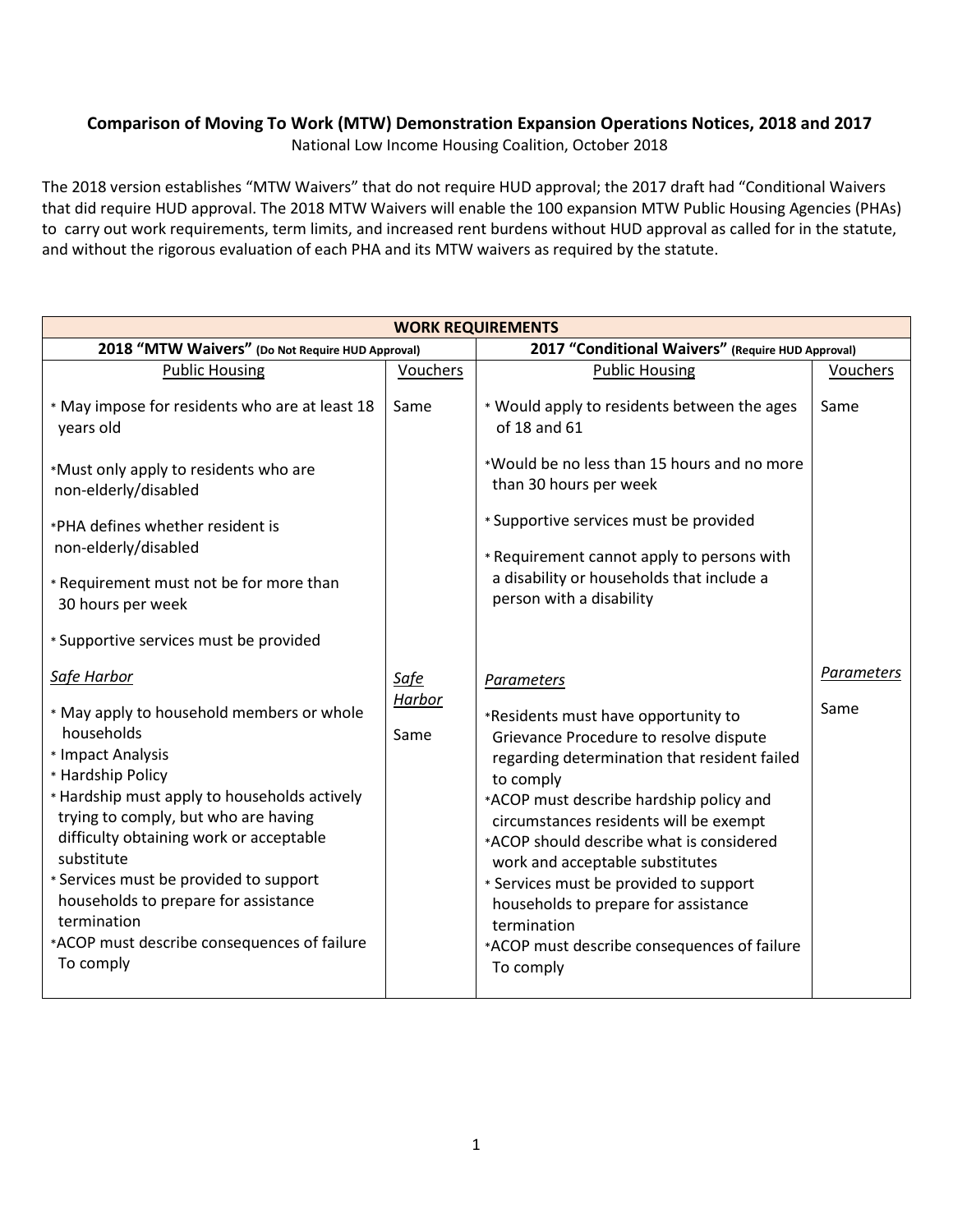| <b>TERM-LIMITED ASSISTANCE</b>                                                                                                                                                                             |             |                                                                                                                                                                          |                                   |  |
|------------------------------------------------------------------------------------------------------------------------------------------------------------------------------------------------------------|-------------|--------------------------------------------------------------------------------------------------------------------------------------------------------------------------|-----------------------------------|--|
| 2018 "MTW Waivers" (Do Not Require HUD Approval)                                                                                                                                                           |             | 2017 "Conditional Waivers" (Require HUD Approval)                                                                                                                        |                                   |  |
| <b>Public Housing</b>                                                                                                                                                                                      | Vouchers    | <b>Public Housing</b>                                                                                                                                                    | Vouchers                          |  |
| PHA may limit duration of assistance                                                                                                                                                                       | Same        | Same                                                                                                                                                                     | Same                              |  |
| Safe Harbor                                                                                                                                                                                                | Safe Harbor | Parameters                                                                                                                                                               | Parameters                        |  |
| *Term must be at least four years<br>*Must exclude elderly/disabled<br>*Services must be provided to support<br>households prepare for assistance<br>termination<br>* Impact Analysis<br>* Hardship Policy | Same        | *Term must be at least five years<br>*Services must be provided to support<br>households prepare for assistance<br>termination<br>* Impact Analysis<br>* Hardship Policy | Same as<br>2017 Public<br>Housing |  |

**INCREASE ELDERLY AGE**

**2018 2018 MTW Waivers** (only) Do not require HUD approval

PHA may change the definition of "elderly" person to someone who is at least 65, but only for new admissions.

| <b>RENT POLICIES</b>                                                                                                                                                                                                                                                                       |                     |                                                                |                                                   |  |
|--------------------------------------------------------------------------------------------------------------------------------------------------------------------------------------------------------------------------------------------------------------------------------------------|---------------------|----------------------------------------------------------------|---------------------------------------------------|--|
|                                                                                                                                                                                                                                                                                            | <b>Income Bands</b> |                                                                |                                                   |  |
| 2018 "MTW Waivers" (Do Not Require HUD Approval)                                                                                                                                                                                                                                           |                     |                                                                | 2017 "Conditional Waivers" (Require HUD Approval) |  |
| <b>Public Housing</b>                                                                                                                                                                                                                                                                      | Vouchers            | <b>Public Housing</b>                                          | Vouchers                                          |  |
| Two Variables: 1) income bands or ranges that<br>assign locally determined dollar increments, and<br>2) bedroom size.<br>PHA may use flat rents within each band (instead<br>of calculating rent based on adjusted income).<br>Total Tenant Payment may not exceed<br>35% of gross income. | Same                | Same, but capped<br>at 30% of gross<br>income                  | Did not indicate any cap                          |  |
| Safe Harbor<br>*Bands must be by bedroom size<br>*Impact Analysis<br>*Exclude elderly/disabled<br>*Hardship Policy                                                                                                                                                                         | Safe Harbor<br>Same | Parameters<br>*Bands by<br>bedroom size<br>*Hardship<br>Policy | Parameters<br>Hardship Policy                     |  |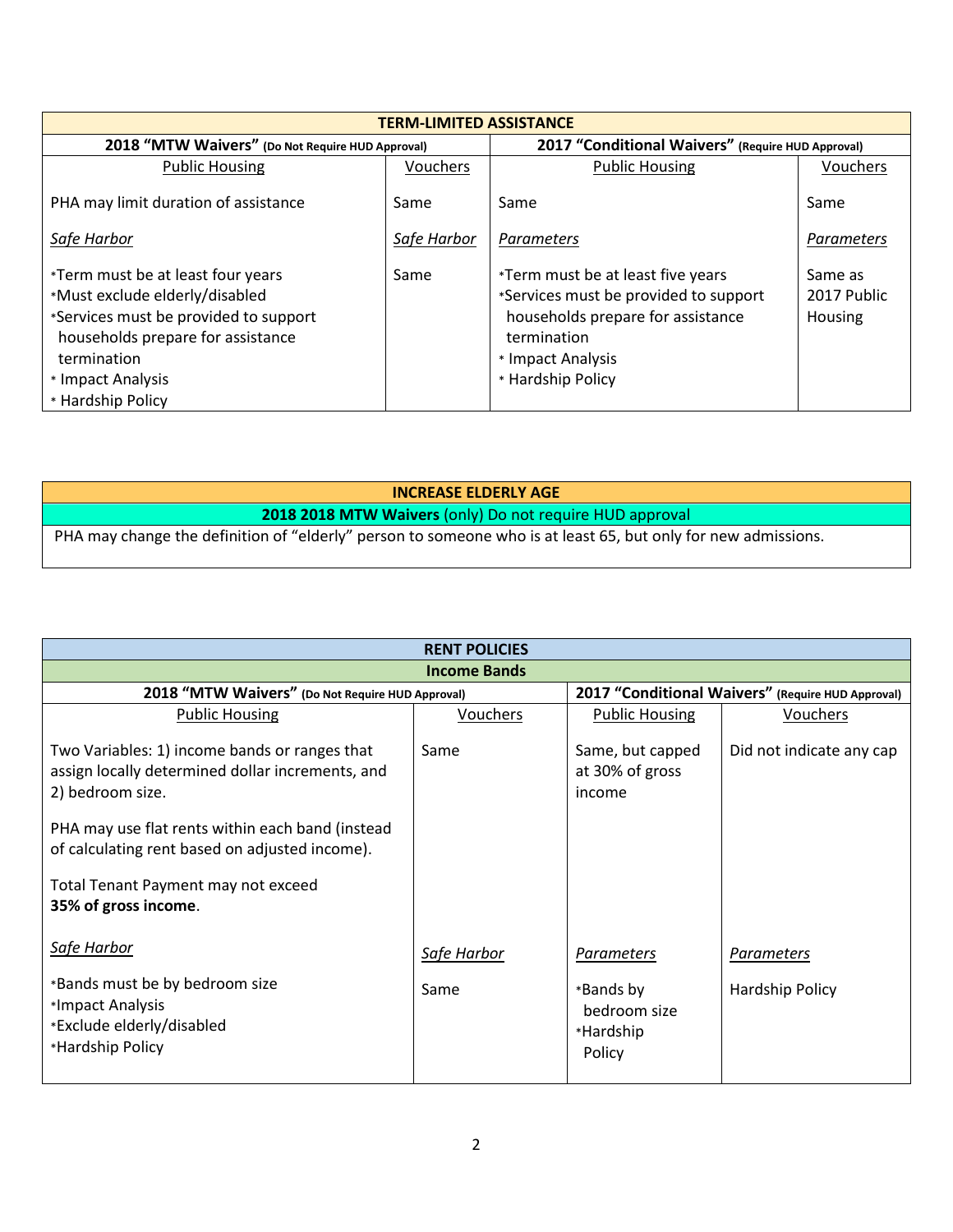| <b>RENT POLICIES</b>                                                                                                                                                                                                  |                                                                                                                                                                                               |                       |                                                                                                                                                                                                                                                                       |  |
|-----------------------------------------------------------------------------------------------------------------------------------------------------------------------------------------------------------------------|-----------------------------------------------------------------------------------------------------------------------------------------------------------------------------------------------|-----------------------|-----------------------------------------------------------------------------------------------------------------------------------------------------------------------------------------------------------------------------------------------------------------------|--|
| <b>Stepped Rent</b>                                                                                                                                                                                                   |                                                                                                                                                                                               |                       |                                                                                                                                                                                                                                                                       |  |
| 2018 "MTW Waivers" (Do Not Require HUD Approval)                                                                                                                                                                      |                                                                                                                                                                                               |                       | 2017 "Conditional Waivers" (Require HUD Approval)                                                                                                                                                                                                                     |  |
| <b>Public Housing</b>                                                                                                                                                                                                 | <b>Vouchers</b>                                                                                                                                                                               | <b>Public Housing</b> | <b>Vouchers</b>                                                                                                                                                                                                                                                       |  |
| * May create stepped rents that<br>increase household rent on a fixed<br>schedule in both frequency and<br>amount.<br>* May be disaggregated from<br>household income.                                                | Same                                                                                                                                                                                          | No Provision          | Same, but only if used with<br>another rent policy waiver.                                                                                                                                                                                                            |  |
| Safe Harbor                                                                                                                                                                                                           | Safe Harbor                                                                                                                                                                                   |                       | Parameters                                                                                                                                                                                                                                                            |  |
| *Rent increases limited to one per<br>year<br>*Exclude elderly/disabled<br>*Hardship Policy<br>*Impact Analysis<br>* Services must be made available to<br>support preparing households for<br>assistance termination | Same plus, Must have grace<br>period policy for when<br>household reaches zero HAP.<br>Policy must allow household to<br>receive zero HAP for at least six<br>months before transfer off HCV. |                       | *Rent increases limited to<br>one per year<br>*Exclude<br>elderly/disabled<br>* Must have grace period<br>policy for when household<br>reaches zero HAP.<br>Policy must allow<br>household to receive zero<br>HAP for at least six months<br>Before transfer off HCV. |  |

| <b>Minimum Rent</b>                                                                                                                                |             |                                                                                                                                              |                                                                                                                                              |  |
|----------------------------------------------------------------------------------------------------------------------------------------------------|-------------|----------------------------------------------------------------------------------------------------------------------------------------------|----------------------------------------------------------------------------------------------------------------------------------------------|--|
| 2018 "MTW Waivers" (Do Not Require HUD Approval)                                                                                                   |             | 2017 "Conditional Waivers" (Require HUD Approval)                                                                                            |                                                                                                                                              |  |
| <b>Public Housing</b>                                                                                                                              | Vouchers    | <b>Public Housing</b>                                                                                                                        | Vouchers                                                                                                                                     |  |
| May sent minimum higher than<br>allowed under statute and<br>regulation                                                                            | Same        | Targeted to work able households                                                                                                             | Same                                                                                                                                         |  |
| Safe Harbor                                                                                                                                        | Safe Harbor | Parameters                                                                                                                                   | Parameters                                                                                                                                   |  |
| *May not exceed:<br>\$250 per month for<br>non-elderly/disabled<br>\$100 per month for<br>elderly/disabled<br>*Impact Analysis<br>*Hardship Policy | Same        | *May not exceed \$250 per month<br>*Rent may be calculated between<br>25% to 50% of adjusted income.<br>*Impact Analysis<br>*Hardship Policy | *May not exceed \$250 per month<br>*Rent may be calculated between<br>25% to 50% of adjusted income.<br>*Impact Analysis<br>*Hardship Policy |  |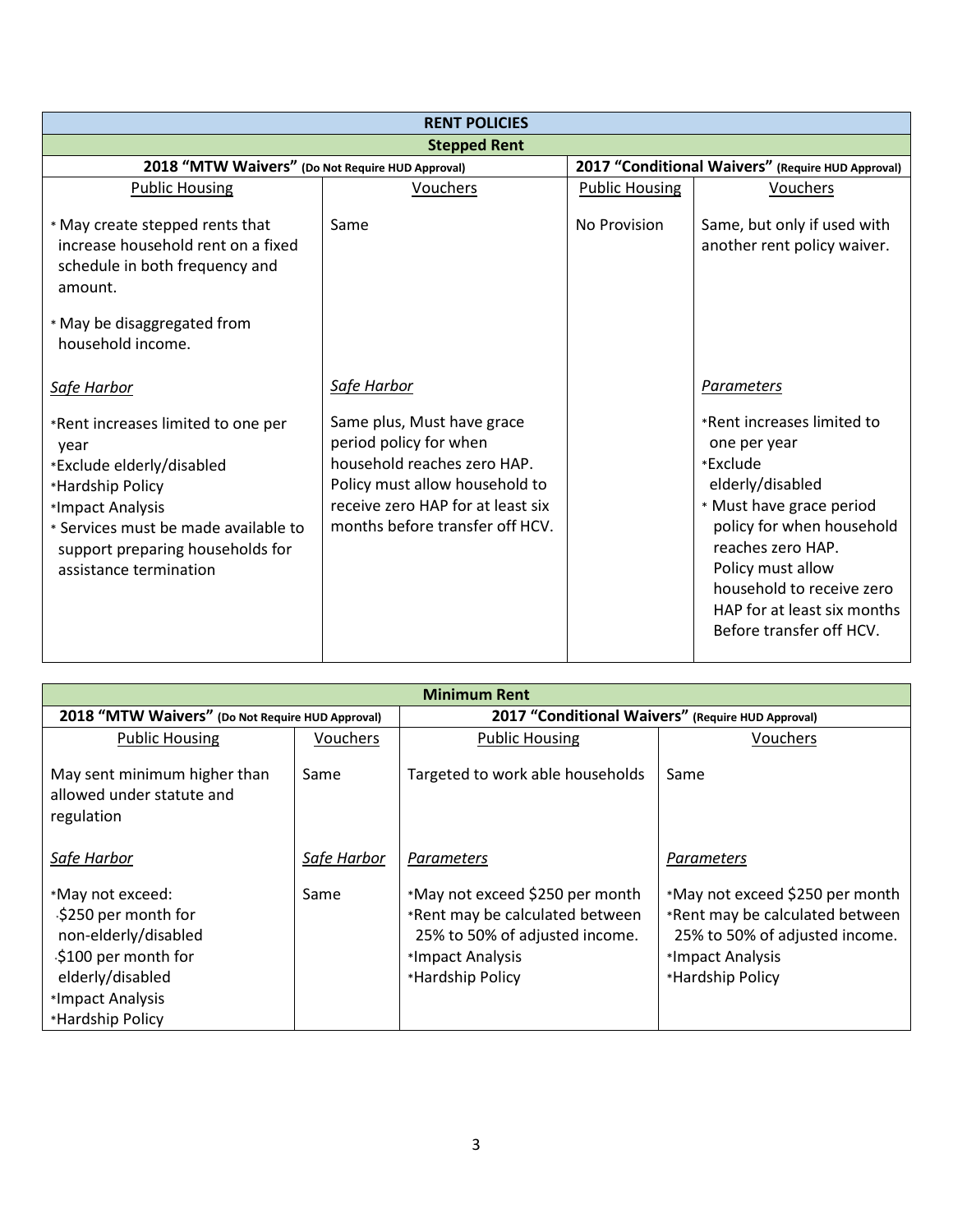| <b>RENT POLICIES</b>                                                                                                                                                               |             |                                                                                                          |                                                                                           |  |
|------------------------------------------------------------------------------------------------------------------------------------------------------------------------------------|-------------|----------------------------------------------------------------------------------------------------------|-------------------------------------------------------------------------------------------|--|
|                                                                                                                                                                                    |             | <b>Total Tenant Payment as Percentage of Gross Income</b>                                                |                                                                                           |  |
| 2018 "MTW Waivers" (Do Not Require HUD Approval)                                                                                                                                   |             | 2017 "Conditional Waivers" (Require HUD Approval)                                                        |                                                                                           |  |
| <b>Public Housing</b>                                                                                                                                                              | Vouchers    | <b>Public Housing</b>                                                                                    | Vouchers                                                                                  |  |
| Calculate Total Tenant Payment (TTP,<br>resident-paid rent) as percentage of gross<br>income without deductions or exclusions                                                      | Same        | Same                                                                                                     | Same                                                                                      |  |
| Safe Harbor                                                                                                                                                                        | Safe Harbor | Parameters                                                                                               | Parameters                                                                                |  |
| *TTP (resident-paid rent) may not exceed:<br>35% of gross income for<br>non-elderly/disabled<br>30% of gross income for elderly/disabled<br>* Impact Analysis<br>* Hardship Policy | Same        | *Gross income calculation<br>may not exceed<br>40% for working<br>households<br>27% for elderly/disabled | *Rents may be calculated<br>between 25% to 50% of<br>adjusted income<br>* Hardship Policy |  |

| <b>Fixed Rents/Subsidies</b>                                                                                                                          |                                                                                                                                                                                                                                                                                                                                         |                       |                                                   |  |  |
|-------------------------------------------------------------------------------------------------------------------------------------------------------|-----------------------------------------------------------------------------------------------------------------------------------------------------------------------------------------------------------------------------------------------------------------------------------------------------------------------------------------|-----------------------|---------------------------------------------------|--|--|
| 2018 "MTW Waivers" (Do Not Require HUD Approval)                                                                                                      |                                                                                                                                                                                                                                                                                                                                         |                       | 2017 "Conditional Waivers" (Require HUD Approval) |  |  |
| <b>Public Housing</b>                                                                                                                                 | Vouchers                                                                                                                                                                                                                                                                                                                                | <b>Public Housing</b> | Vouchers                                          |  |  |
| *May have flat rents based on<br>bedroom size<br>*Rent may not exceed:<br>35% of gross income for<br>non-elderly/disabled<br>30% for elderly/disabled | May have fixed<br>subsidy, whereby<br>household pays the<br>difference between<br>gross contract rent and<br>the fixed subsidy<br>If gross contract rent is<br>at or less than 90%<br>FMR, fixed subsidy may<br>not result in household<br>paying:<br>35% of gross income<br>for<br>non-elderly/disabled<br>30% for<br>elderly/disabled | Same                  | No provision                                      |  |  |
| <u>Safe Harbor</u>                                                                                                                                    | Safe Harbor                                                                                                                                                                                                                                                                                                                             | <b>Parameters</b>     |                                                   |  |  |
| * Impact Analysis<br>* Hardship Policy                                                                                                                | Same                                                                                                                                                                                                                                                                                                                                    | none                  |                                                   |  |  |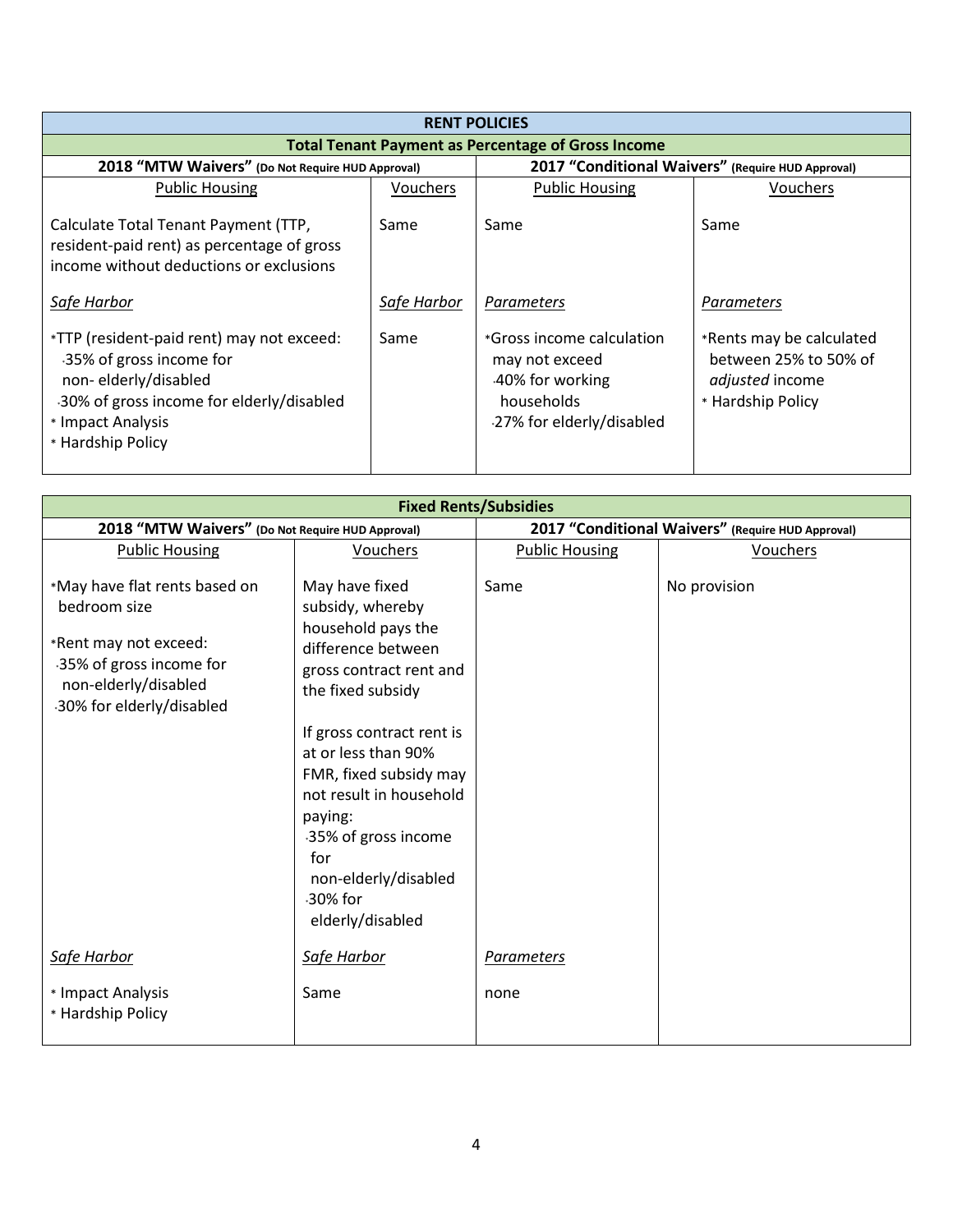| <b>Rent Policies</b>                                                                                  |                                                                                       |                                   |                                                      |  |  |
|-------------------------------------------------------------------------------------------------------|---------------------------------------------------------------------------------------|-----------------------------------|------------------------------------------------------|--|--|
| <b>Initial Rent Burden</b>                                                                            |                                                                                       |                                   |                                                      |  |  |
| 2017 "Conditional Waivers" (Require HUD Approval)<br>2018 "MTW Waivers" (Do Not Require HUD Approval) |                                                                                       |                                   |                                                      |  |  |
| <b>Public Housing</b>                                                                                 | Vouchers                                                                              | <b>Public Housing</b><br>Vouchers |                                                      |  |  |
| Not applicable                                                                                        | Household may pay more than 40% of<br>adjusted income at time of initial<br>occupancy | Not applicable                    | Same                                                 |  |  |
|                                                                                                       | Safe Harbor<br>* Impact Analysis<br>* Hardship Policy                                 |                                   | Parameters<br>* Impact Analysis<br>* Hardship Policy |  |  |
|                                                                                                       |                                                                                       |                                   |                                                      |  |  |

| <b>Standard Deduction</b>                                    |             |                                                              |                                                              |  |  |
|--------------------------------------------------------------|-------------|--------------------------------------------------------------|--------------------------------------------------------------|--|--|
| 2018 "MTW Waivers" (Do Not Require HUD Approval)             |             |                                                              | 2017 "Conditional Waivers" (Require HUD Approval)            |  |  |
| <b>Public Housing</b>                                        | Vouchers    | <b>Public Housing</b>                                        | Vouchers                                                     |  |  |
| May replace existing deductions<br>with a standard deduction | Same        | May replace existing deductions<br>with a standard deduction | May replace existing deductions<br>with a standard deduction |  |  |
| Safe Harbor                                                  | Safe Harbor | Parameters                                                   | <b>Parameters</b>                                            |  |  |
| <b>None</b>                                                  | None        | * Impact Analysis<br>* Hardship Policy                       | * Impact Analysis<br>* Hardship Policy                       |  |  |

| <b>Elimination of Deduction(s)</b>            |                                                  |                                                   |                                               |  |
|-----------------------------------------------|--------------------------------------------------|---------------------------------------------------|-----------------------------------------------|--|
|                                               | 2018 "MTW Waivers" (Do Not Require HUD Approval) | 2017 "Conditional Waivers" (Require HUD Approval) |                                               |  |
| <b>Public Housing</b>                         | Vouchers                                         | <b>Public Housing</b>                             | Vouchers                                      |  |
| May eliminate one, some, or<br>all deductions | Same                                             | May eliminate one, some, or<br>all deductions     | May eliminate one, some, or<br>all deductions |  |
| Safe Harbor                                   | Safe Harbor                                      | Parameters                                        | Parameters                                    |  |
| None                                          | <b>None</b>                                      | * Impact Analysis<br>* Hardship Policy            | * Impact Analysis<br>* Hardship Policy        |  |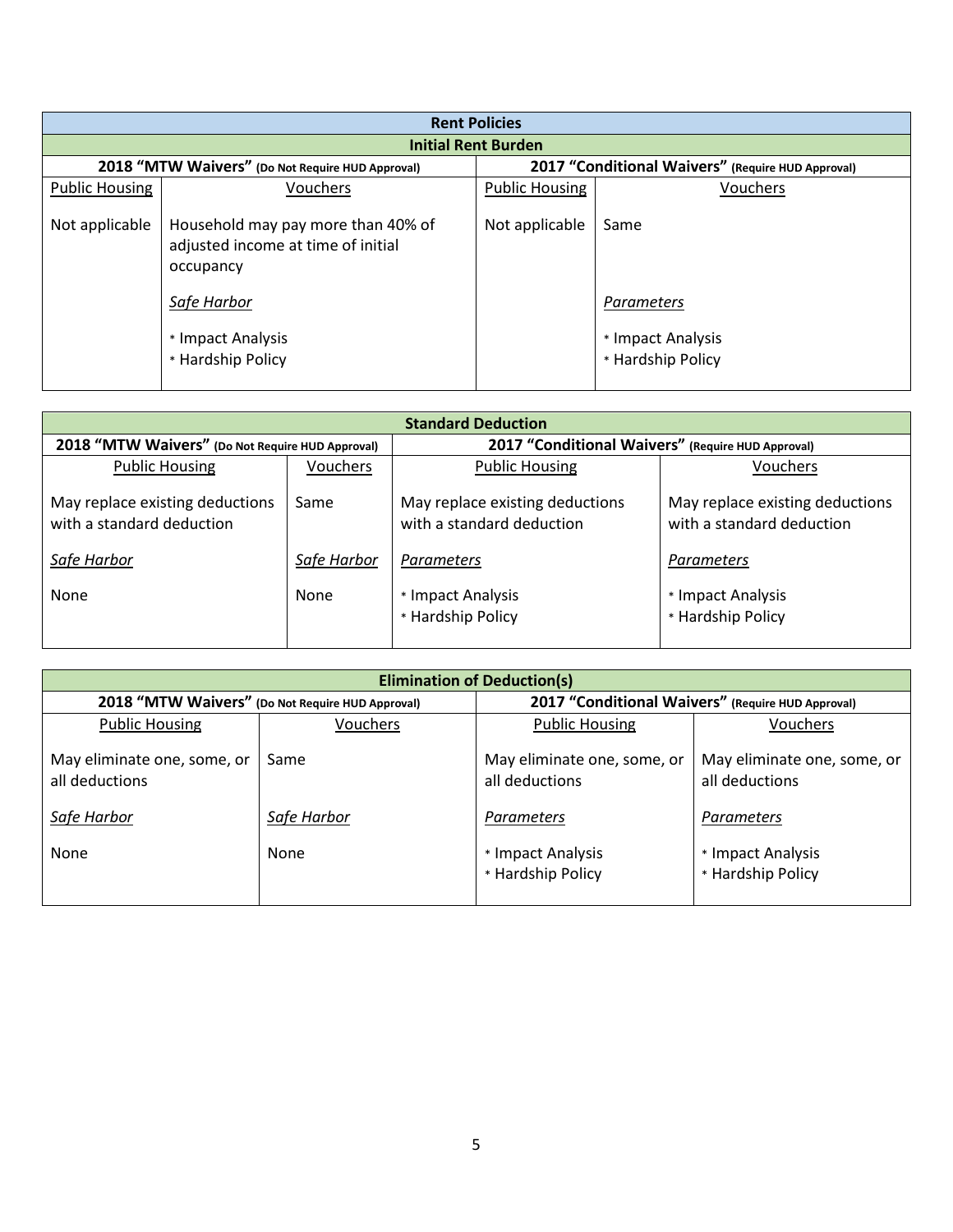| <b>Rent Policies</b>                                                                           |                                                                                                       |                                                                                                                                            |                                        |  |  |
|------------------------------------------------------------------------------------------------|-------------------------------------------------------------------------------------------------------|--------------------------------------------------------------------------------------------------------------------------------------------|----------------------------------------|--|--|
|                                                                                                |                                                                                                       | <b>Alternate Income Inclusions/Exclusions</b>                                                                                              |                                        |  |  |
|                                                                                                | 2017 "Conditional Waivers" (Require HUD Approval)<br>2018 "MTW Waivers" (Do Not Require HUD Approval) |                                                                                                                                            |                                        |  |  |
| <b>Public Housing</b>                                                                          | Vouchers                                                                                              | <b>Public Housing</b>                                                                                                                      | Vouchers                               |  |  |
| May include or exclude<br>some forms of income<br>during income review and<br>rent calculation | Same                                                                                                  | Same                                                                                                                                       | Same                                   |  |  |
| Safe Harbor                                                                                    | Safe Harbor                                                                                           | Parameters                                                                                                                                 | Parameters                             |  |  |
| * Impact Analysis<br>* Hardship Policy<br>*Exclude elderly/disabled                            | Same                                                                                                  | * Impact Analysis<br>* Hardship Policy<br>* Must follow 24CFR5.609 that excludes<br>certain income sources from being<br>counted as income | * Impact Analysis<br>* Hardship Policy |  |  |

| <b>Alternative Utility Allowance</b>                                                                                                                                                               |                                                      |                       |                                                             |  |
|----------------------------------------------------------------------------------------------------------------------------------------------------------------------------------------------------|------------------------------------------------------|-----------------------|-------------------------------------------------------------|--|
| 2018 "MTW Waivers" (Do Not Require HUD Approval)                                                                                                                                                   |                                                      |                       | <b>2017 "Conditional Waivers"</b><br>(Require HUD Approval) |  |
| <b>Public Housing</b>                                                                                                                                                                              | Vouchers                                             | <b>Public Housing</b> | Vouchers                                                    |  |
| May create utility allowances based on bedroom size,<br>property location, and/or types of utilities paid by<br>residents                                                                          | Same, plus may have site-based<br>allowances for PBV | Same                  | No provision                                                |  |
| Safe Harbor                                                                                                                                                                                        | Safe Harbor                                          | Parameters            |                                                             |  |
| *Impact Analysis<br>*Must review schedule every year<br>*Must revise allowance if a<br>change of 10% or more from<br>prior year<br>*Maintain information supporting<br>annual review and revisions | Same                                                 | Same                  |                                                             |  |

| <b>Utility Reimbursements</b>                                                                   |                   |                                                      |              |
|-------------------------------------------------------------------------------------------------|-------------------|------------------------------------------------------|--------------|
| 2018 "MTW Waivers" (Do Not Require HUD Approval)                                                |                   | 2017 "Conditional Waivers"<br>(Require HUD Approval) |              |
| <b>Public Housing</b>                                                                           | Vouchers          | <b>Public Housing</b>                                | Vouchers     |
| May eliminate utility allowance payments when allowance is<br>greater than total tenant payment | Same              | No provision                                         | No provision |
| Safe Harbor                                                                                     | Safe Harbor       |                                                      |              |
| * Impact Analysis                                                                               | * Impact Analysis |                                                      |              |
| * Hardship Policy                                                                               | * Hardship Policy |                                                      |              |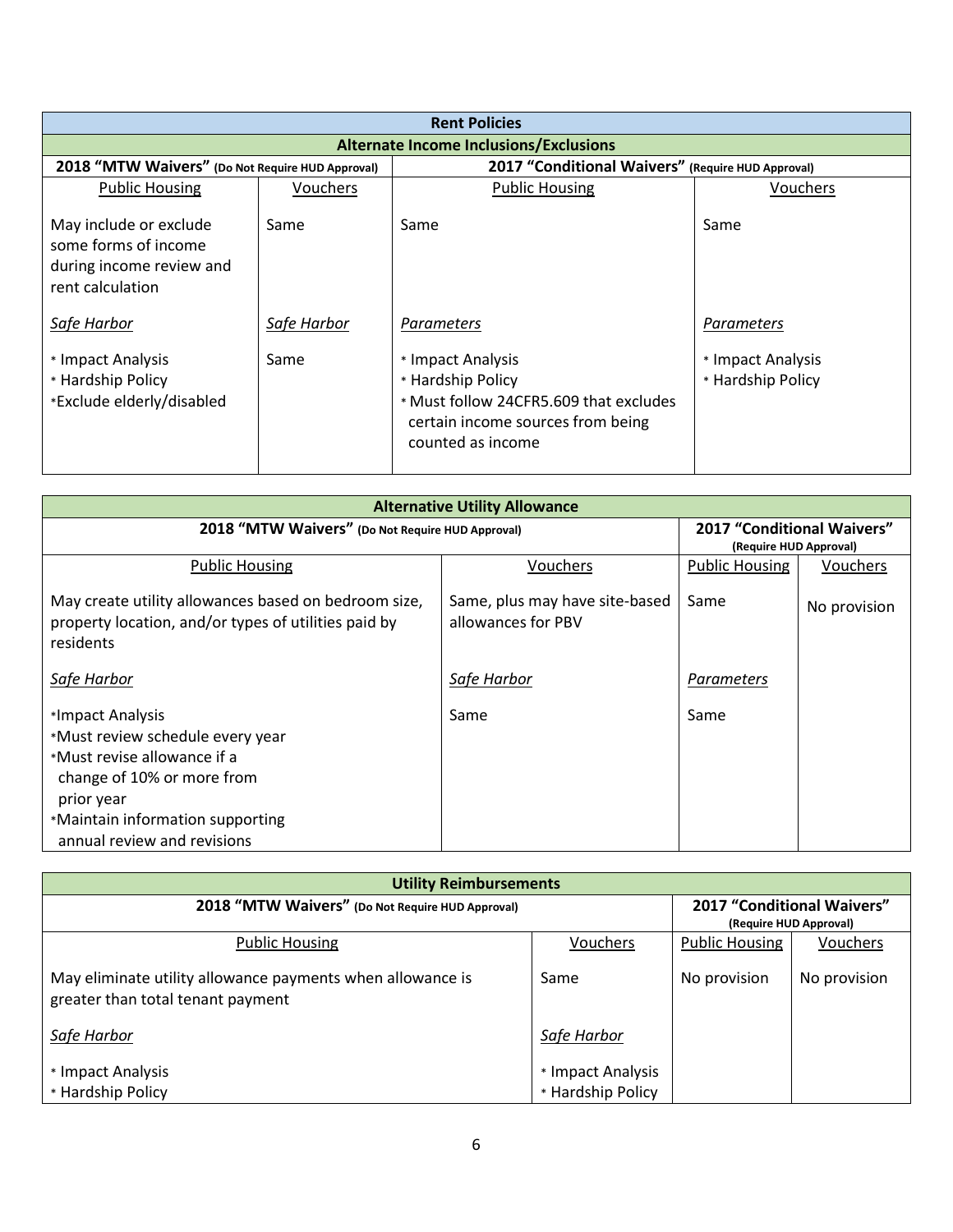| <b>Rent Policies</b>                                                                                                                                                                                  |                                       |                                                      |                 |
|-------------------------------------------------------------------------------------------------------------------------------------------------------------------------------------------------------|---------------------------------------|------------------------------------------------------|-----------------|
|                                                                                                                                                                                                       | <b>Imputed Income</b>                 |                                                      |                 |
| 2018 "MTW Waivers" (Do Not Require HUD Approval)                                                                                                                                                      |                                       | 2017 "Conditional Waivers"<br>(Require HUD Approval) |                 |
| <b>Public Housing</b>                                                                                                                                                                                 | Vouchers                              | <b>Public Housing</b>                                | <b>Vouchers</b> |
| *May base rent on an assumed number of<br>hours worked per week, up to 30 hours at<br>local, state, or federal minimum wage<br>*Applies to each adult household member<br>who is non-elderly/disabled | Same                                  | No provision                                         | No provision    |
| Safe Harbor                                                                                                                                                                                           | Safe Harbor                           |                                                      |                 |
| * Impact Analysis                                                                                                                                                                                     | * Impact Analysis                     |                                                      |                 |
| * Hardship Policy                                                                                                                                                                                     | * Hardship Policy                     |                                                      |                 |
| *Excludes elderly/disabled households                                                                                                                                                                 | *Excludes elderly/disabled households |                                                      |                 |

| <b>PAYMENT STANDARDS and RENT REASONABLENESS</b>                                                                                         |                                                                                                                                          |  |
|------------------------------------------------------------------------------------------------------------------------------------------|------------------------------------------------------------------------------------------------------------------------------------------|--|
| <b>Payment Standards (Tenant Based Assistance)</b>                                                                                       |                                                                                                                                          |  |
| 2018 "MTW Waivers" (Do Not Require HUD Approval)                                                                                         | 2017 "Conditional Waivers" (Require HUD Approval)                                                                                        |  |
| <b>Vouchers</b>                                                                                                                          | Vouchers                                                                                                                                 |  |
| * Up to 150% of Small Area FMR                                                                                                           | * Up to 200% of FMR                                                                                                                      |  |
| * May include payment standard outside of the basic range,<br>and creating multiple standards based on conditions in the<br>local market | * May include payment standard outside of the basic range,<br>and creating multiple standards based on conditions in<br>the local market |  |
| Safe Harbor                                                                                                                              | Parameters                                                                                                                               |  |
| * Impact Analysis<br>* Hardship Policy                                                                                                   | * Hardship Policy                                                                                                                        |  |

| <b>Rent Reasonableness</b>                                                                                                 |                                                   |  |
|----------------------------------------------------------------------------------------------------------------------------|---------------------------------------------------|--|
| 2018 "MTW Waivers" (Do Not Require HUD Approval)                                                                           | 2017 "Conditional Waivers" (Require HUD Approval) |  |
| Vouchers                                                                                                                   | Vouchers                                          |  |
| May develop a local process to determine rent<br>reasonableness                                                            | Same                                              |  |
| Safe Harbor                                                                                                                | Parameters                                        |  |
| * HUD may ask PHA to explain methodology<br>* Must use third-party to determine rent reasonableness<br>for PHA-owned units | * HUD must approve alternative measures           |  |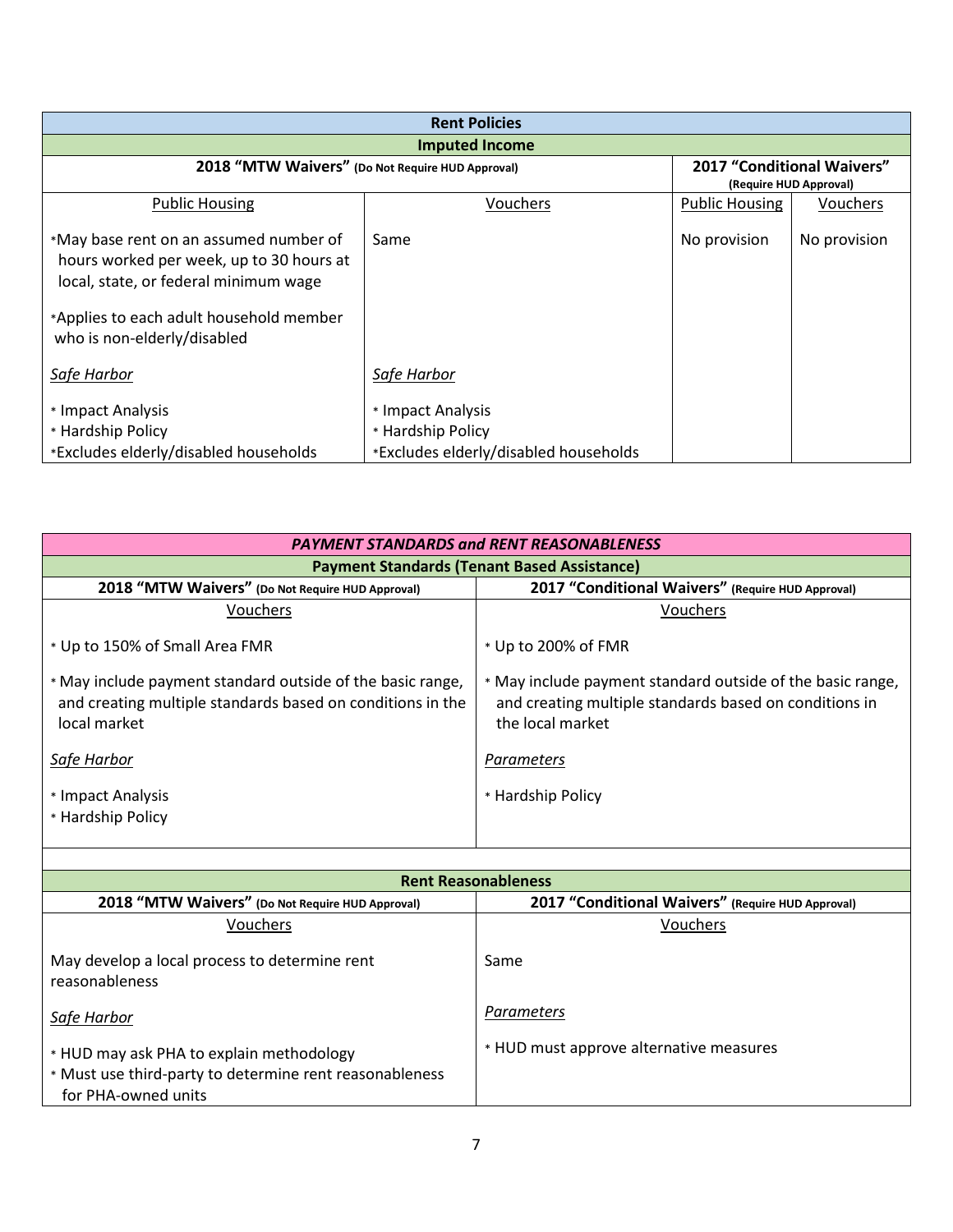| <b>REEXAMINATIONS</b>                                                                                                |                                                  |             |                      |
|----------------------------------------------------------------------------------------------------------------------|--------------------------------------------------|-------------|----------------------|
| <b>Alternative Reexamination Schedule for Households</b>                                                             |                                                  |             |                      |
|                                                                                                                      | 2018 "MTW Waivers" (Do Not Require HUD Approval) |             | 2017 (No Provisions) |
| <b>Public Housing</b>                                                                                                |                                                  |             |                      |
| PHA may establish alterative reexamination schedules                                                                 |                                                  | Same        |                      |
| <u>Safe Harbor</u>                                                                                                   |                                                  |             |                      |
| *Reexamination must occur at least every three years                                                                 |                                                  | Safe Harbor |                      |
| *Must allow at least one interim adjustment per year at household's request if<br>gross income decreased 10% or more |                                                  | Same        |                      |
| *Hardship Policy                                                                                                     |                                                  |             |                      |
|                                                                                                                      |                                                  |             |                      |
|                                                                                                                      | <b>Self-Certification of Assets</b>              |             |                      |
| 2018 "MTW Waivers" (Do Not Require HUD Approval)<br>2017 (No Provisions)                                             |                                                  |             |                      |
| <b>Public Housing</b>                                                                                                | <b>Vouchers</b>                                  |             |                      |
| At reexamination, PHS may allow self-<br>certification of assets up to \$10,000                                      | Same                                             |             |                      |
| Safe Harbor                                                                                                          | Safe Harbor                                      |             |                      |
| None                                                                                                                 | None                                             |             |                      |

| <b>PUBLIC HOUSING LEASES</b>                                                              |                                                                                           |  |
|-------------------------------------------------------------------------------------------|-------------------------------------------------------------------------------------------|--|
| 2018 "MTW Waivers" (Do Not Require HUD Approval)                                          | 2017 "Conditional Waivers" (Require HUD Approval)                                         |  |
| <b>Public Housing</b>                                                                     | <b>Public Housing</b>                                                                     |  |
| *PHA may develop a local lease that may have community<br>rules                           | *May develop a local lease that may have community rules                                  |  |
| *Lease changes cannot require regulatory or<br>statutory waiver (eg Grievance Procedures) | *May charge customary management fees through<br>the lease                                |  |
| *Eviction for cause only                                                                  |                                                                                           |  |
| *Must comply with Smoke-Free rules                                                        | Parameters                                                                                |  |
| *May charge customary management fees through<br>the lease                                | *Lease changes cannot require regulatory or<br>statutory waiver (eg Grievance Procedures) |  |
| Safe Harbor (applies to fees only)                                                        | For Fees:                                                                                 |  |
| *Appeals Process<br>*Hardship Policy                                                      | *Appeals Process<br>*Hardship Policy                                                      |  |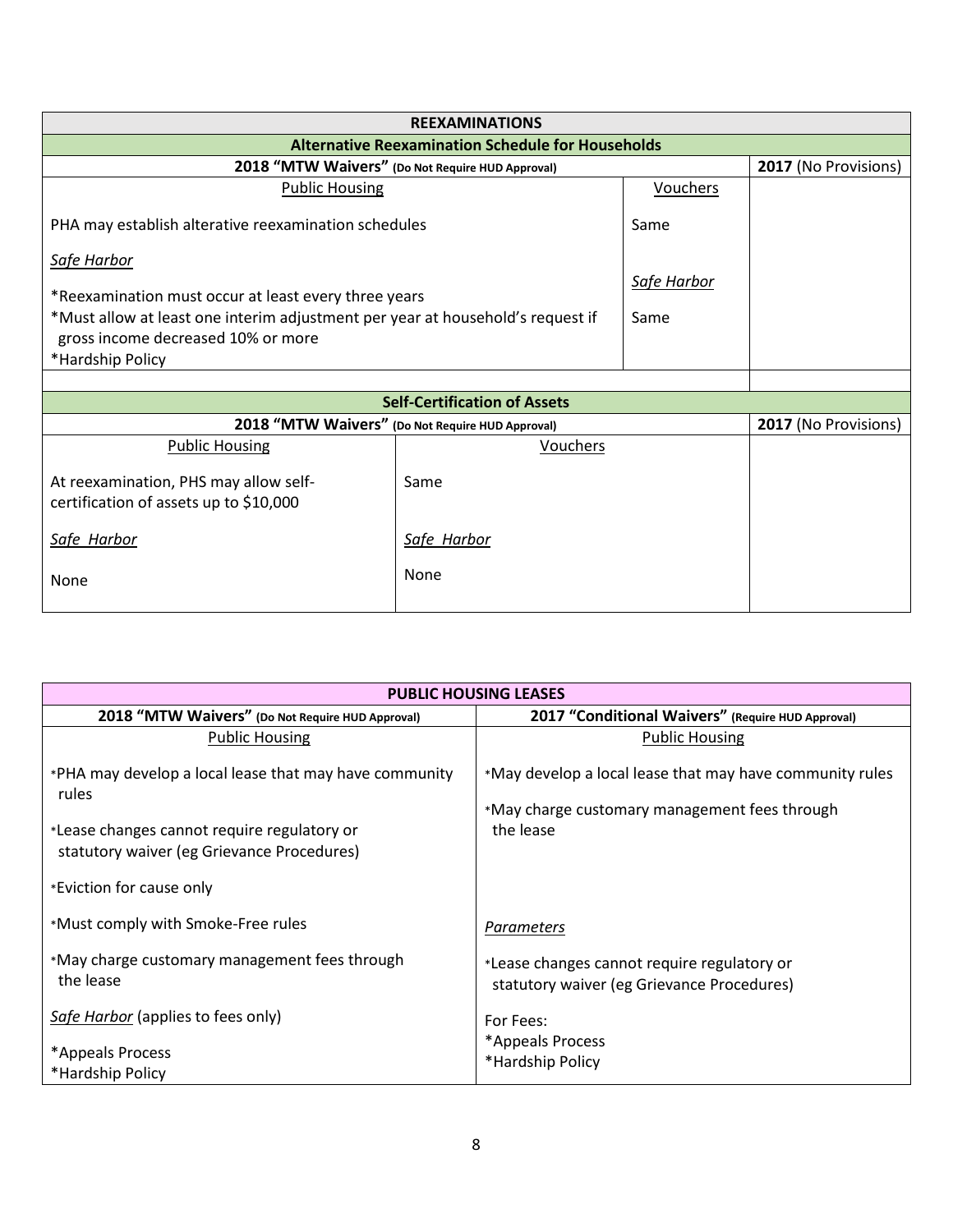#### **VOUCHER LEASING INCENTIVES**

#### **2018 MTW Waivers** (only) Do not require HUD approval

#### Vacancy Loss

PHAs may make an additional payment to landlords that are equal to one month of contract rent when vacancies are unforeseen or unexpected.

### Damage Claim

If a tenant leaves a unit damaged, a PHA may provide the landlord with compensation up to two month's contract rent minus tenant's security deposit.

## Other Landlord Incentives

\* PHAs may provide an incentive payment to new landlords that join the HCV program and/or landlords that remain in the program to lease to another assisted-household. (The Appendix is silent regarding means to prevent landlords from abusing this incentive.)

\*PHAs may target incentive payments to landlords leasing in high-opportunity neighborhoods or in areas where it is difficult to use vouchers.

| <b>PROJECT BASED VOUCHERS (PBV)</b>                                                                 |                                                                                                                                                                                                |  |
|-----------------------------------------------------------------------------------------------------|------------------------------------------------------------------------------------------------------------------------------------------------------------------------------------------------|--|
| <b>PBV Unit Types</b>                                                                               |                                                                                                                                                                                                |  |
| 2018 "MTW Waivers" (Do Not Require HUD Approval)                                                    | 2017 "Conditional Waivers" (Require HUD Approval)                                                                                                                                              |  |
| PBVs may attach to or pay for shared housing units, as long<br>as the units are not owner-occupied. | PBVs may attach to or pay for nursing homes,<br>manufactured homes, or transitional housing.<br>Parameter<br>PHA must provide a transition plan for residents before the<br>demonstration ends |  |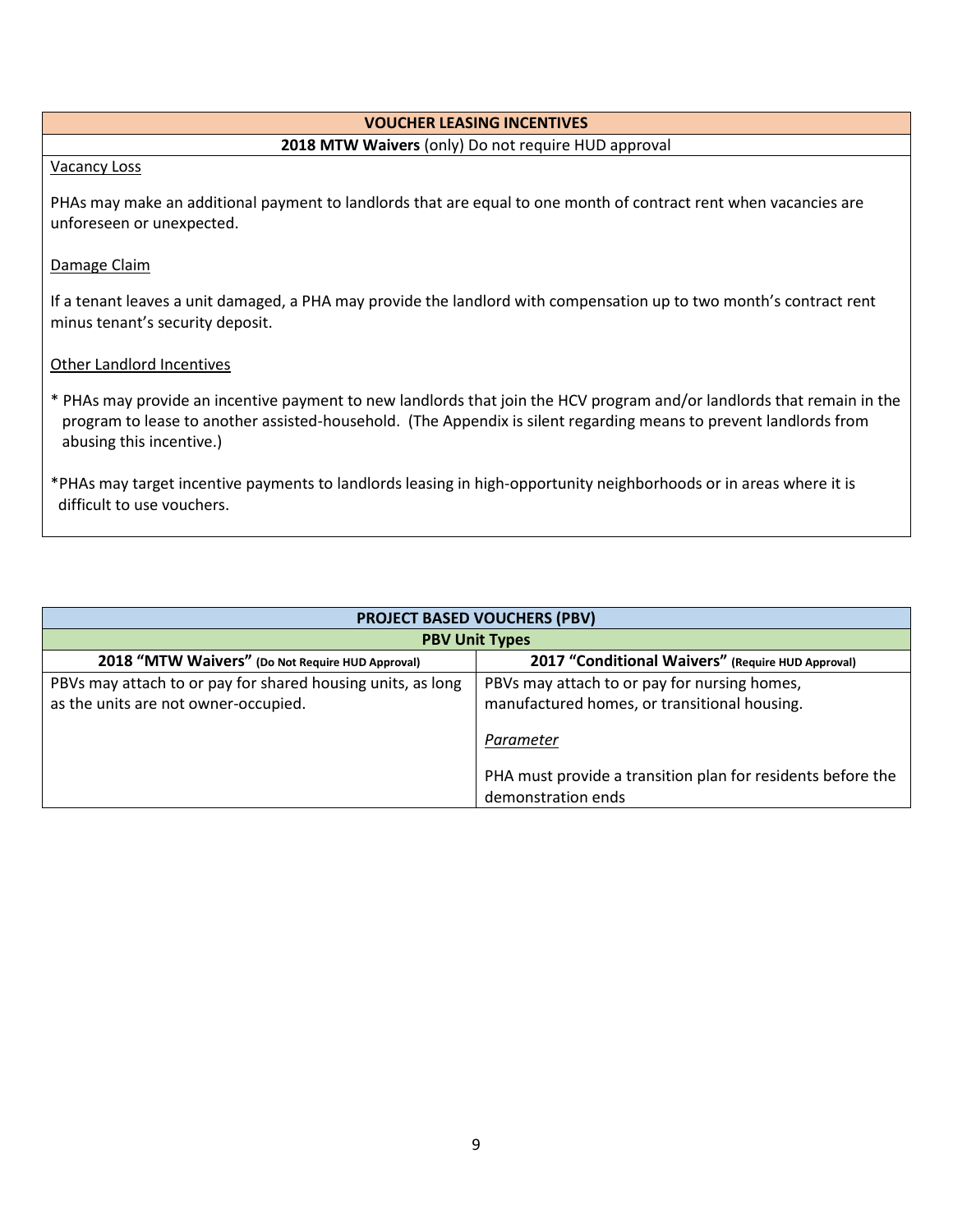#### **PROJECT BASED VOUCHERS (PBV)**

#### **2018 2018 MTW Waivers** (only) Do not require HUD approval

#### **Increase PBV Rent to Owner**

PHA may establish initial and re-determined rent to owners that differ from current statutory and regulatory requirements.

#### **PROJECT BASED VOUCHERS (PBV)**

**2018 2018 MTW Waivers** (only) Do not require HUD approval

**Increase Total PBV Unit Cap**

\* PHA may project base up to 30% of its authorized voucher units (up from 20%)

\* PHA may project base an additional 20% (rather than 10%) of its authorized units for exception categories:

- 1. Person meets HUD definition of homeless
- 2. Household includes a veteran
- 3. Provides supportive services for elderly or disabled person
- 4. Unit is located in an area where vouchers are difficult to use (census tract has poverty rate of 20% or less)

In other words, PHA may project base up to 50% of its authorized units (30% general cap plus 20% exception cap)

## **2018 2018 MTW Waivers** (only) Do not require HUD approval **Increase PBV Project Cap**

PHA may raise the PBV cap within a project up to 100% (up from 25%)

*Safe Harbor*

- \* At time HAP contract is signed, the property is in census tract with a poverty rate of 20% or less; or
- \* PHA seeks to convert an existing PHA-owned development (other than public housing or other exception projects under HOTMA); or
- \* PHA is seeking to transition LIHTC property that is approaching the end of its affordability period.

#### **2018 2018 MTW Waivers** (only) Do not require HUD approval **Elimination Selection Process for PHA-owned Properties**

PHA may eliminate the selection process in awarding PBVs to properties owned by the PHA that are not public housing

# **2018 2018 MTW Waivers** (only) Do not require HUD approval

**Alternative Competitive Process**

PHA may establish an alternative competitive process in awarding PBVs to properties owned by nonprofits, for-profits, or by the PHA that are not public housing.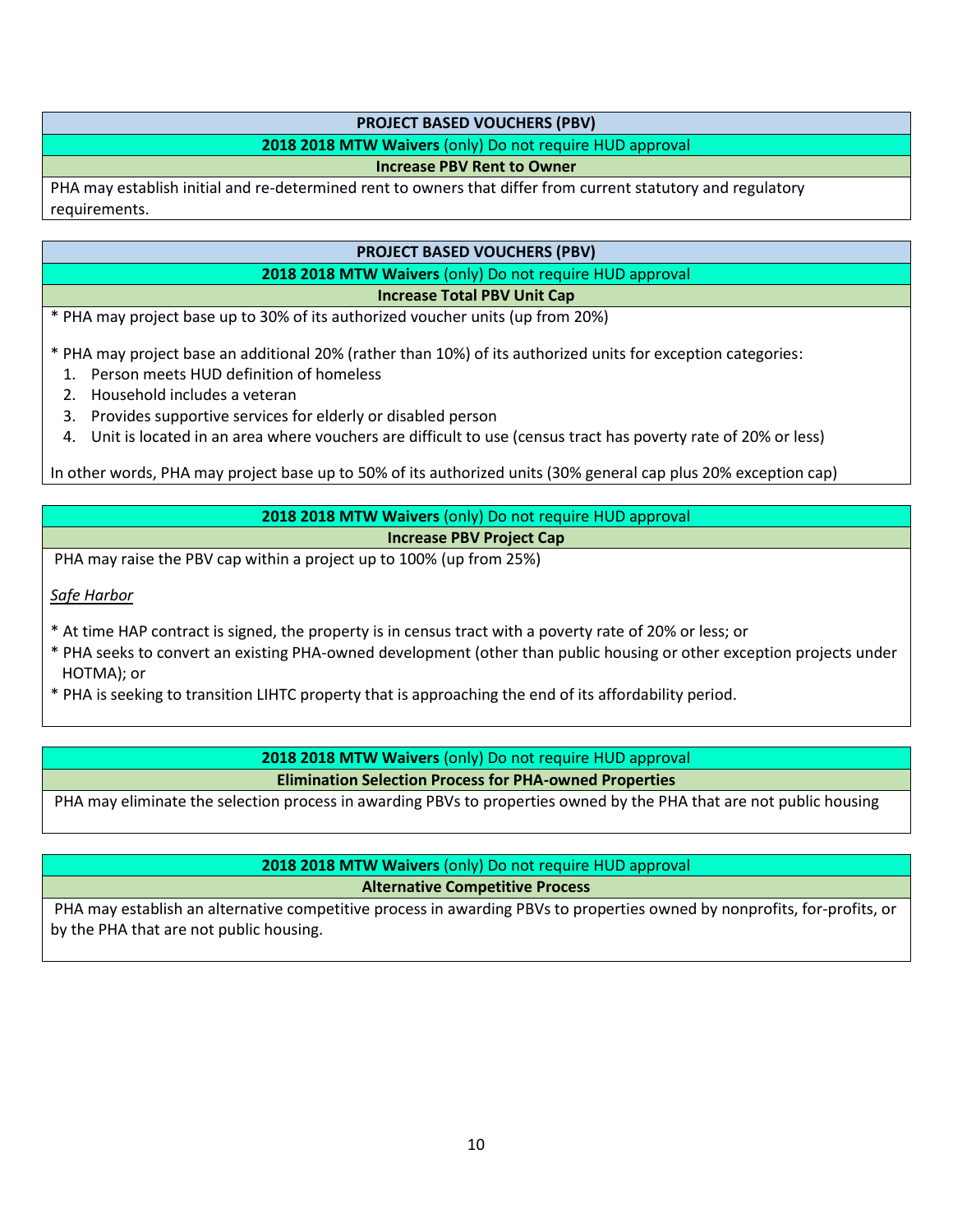| <b>SHORT-TERM ASSISTANCE</b>                                                                                                                              |          |  |
|-----------------------------------------------------------------------------------------------------------------------------------------------------------|----------|--|
| 2018 2018 MTW Waivers (only) Do not require HUD approval                                                                                                  |          |  |
| <b>Public Housing</b>                                                                                                                                     | Vouchers |  |
| * PHA may create short-term assistance in one or more<br>buildings, as long as supportive services are provided                                           | Same     |  |
| * PHA may collaborate with local community-based<br>organizations or government agencies to provide the<br>supportive services                            |          |  |
| * Residents cannot be required to use supportive services<br>targeted to persons with disabilities in general or persons<br>with any specific disability. |          |  |
| *Admission cannot be conditioned on a diagnosis or<br>specific disability                                                                                 |          |  |
| Safe Harbor                                                                                                                                               |          |  |
| * Term of assistance may not be shorter than three months                                                                                                 |          |  |
| * The activity cannot be extended to an entire public<br>housing or voucher program and<br>must only serve specific populations                           |          |  |

# **MTW SELF-SUFFICIENCY PROGRAM**

# **2018 2018 MTW Waivers** (only) Do not require HUD approval

- \* A PHA that has an existing HUD Family Self-Sufficiency (FSS) program may create an alternative structure that does not conform to the FSS regulations and that secures local resources. However, any existing FSS funds dedicated to an FSS Coordinator must still be used for the Coordinator according to the NOFA.
- \* PHA may develop its own recruitment and selection process.
- \* PHA may make participation in a self-sufficiency program mandatory for those who are non-elderly/non-disabled.
- \* PHA may modify or eliminate an existing FSS Participation Contract to align with changes made to a self-sufficiency program using MTW flexibility. A PHA can also discontinue using an existing self-sufficiency contract and use a locally developed agreement. However, any contract or agreement must be for at least five years but no longer than ten years.
- \* PHA may set its own policies for addressing income increases, including policies for determining whether income increases are recognized for the purpose of increasing rent or changing the amount of funds moved to escrow/savings. PHA may not use income increases to change a household's eligibility status.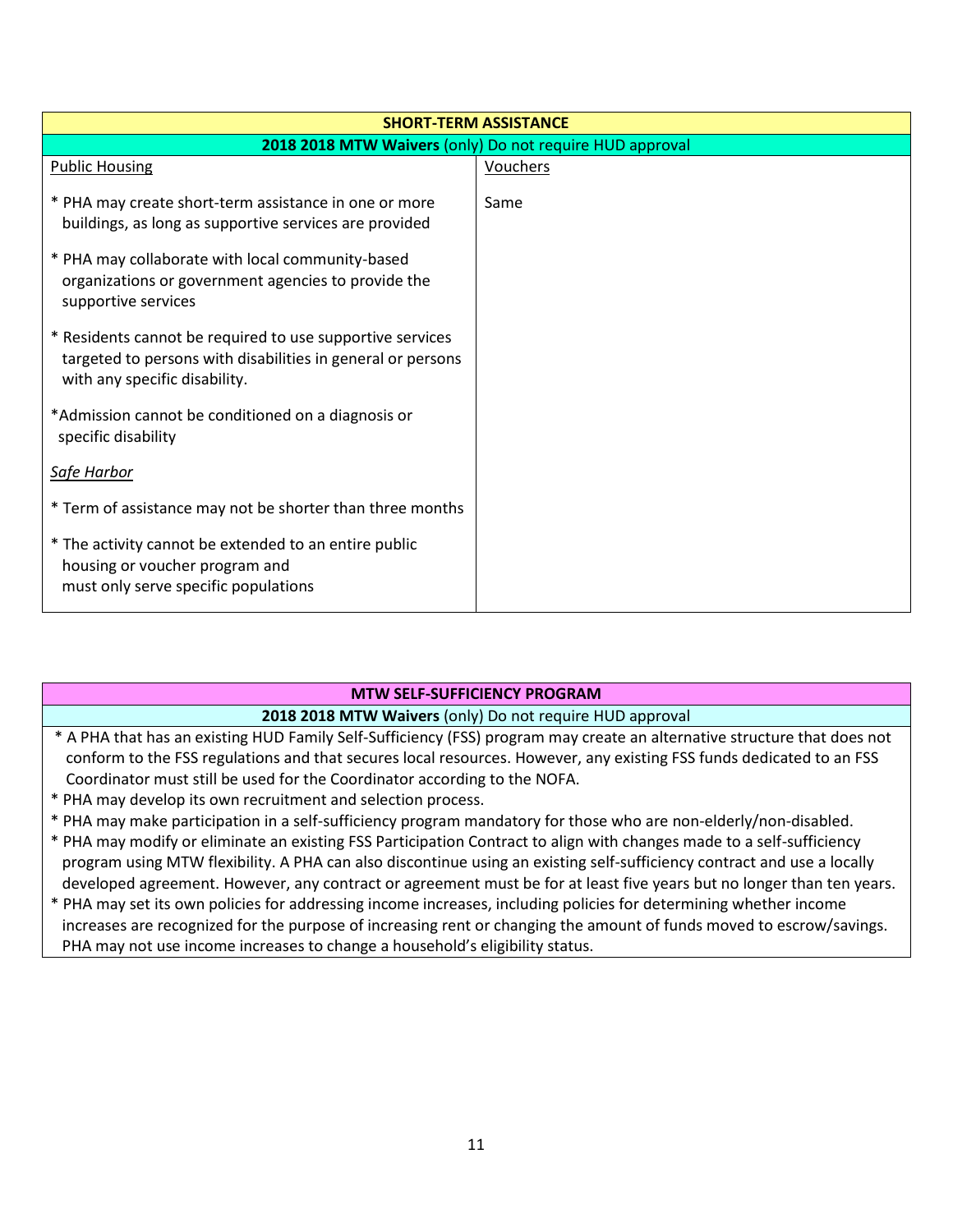| <b>LOCAL NON-TRADITIONAL ACTIVITIES</b>                                                                                   |
|---------------------------------------------------------------------------------------------------------------------------|
| A "Local Non-Traditional" activity is one funded by the use of public housing capital or operating funds or voucher funds |
| for activities not normally allowed under the public housing or voucher programs.                                         |

A Local Non-Traditional activity must meet one of the three MTW statutory objectives: increase efficiency, incentivize selfsufficiency, or increase housing choice.

| <b>Rent Subsidy Programs</b>                                                                                                                                                                                                                                                                                                                                                                                                                                                |                                                                                                                                                                                                              |  |
|-----------------------------------------------------------------------------------------------------------------------------------------------------------------------------------------------------------------------------------------------------------------------------------------------------------------------------------------------------------------------------------------------------------------------------------------------------------------------------|--------------------------------------------------------------------------------------------------------------------------------------------------------------------------------------------------------------|--|
| 2018 "MTW Waivers" (Do Not Require HUD Approval)                                                                                                                                                                                                                                                                                                                                                                                                                            | 2017 "Conditional Waivers" (Require HUD Approval)                                                                                                                                                            |  |
| * PHA may use MTW funds to provide a rental subsidy to a<br>third-party (not a landlord or tenant) to manage intake<br>and administration of a subsidy program.<br>* Subsidy program could be:<br>* Provide supportive housing programs and services<br>to help homeless people and households reach<br>independence.<br>* Provide supportive living.<br>* Provide homeless/transitional housing programs.<br>* Provide programs that address special needs<br>populations. | * PHA may provide:<br>* Supportive housing programs and services.<br>* Homeless/transitional housing programs and services.<br>* A local rental subsidy program that addresses<br>special needs populations. |  |
| Safe Harbor                                                                                                                                                                                                                                                                                                                                                                                                                                                                 | Parameter                                                                                                                                                                                                    |  |
| * PHA may spend up to 10% of its MTW budge on<br>Local Non-Traditional activities.<br>* PHA is subject to Notice PIH 2011-45<br>(Parameters for Local, Non-Traditional Activities under<br>the Moving to Work Demonstration Program)                                                                                                                                                                                                                                        | * PHA is subject to Notice PIH 2011-45<br>(Parameters for Local, Non-Traditional Activities under<br>the Moving to Work Demonstration Program)                                                               |  |